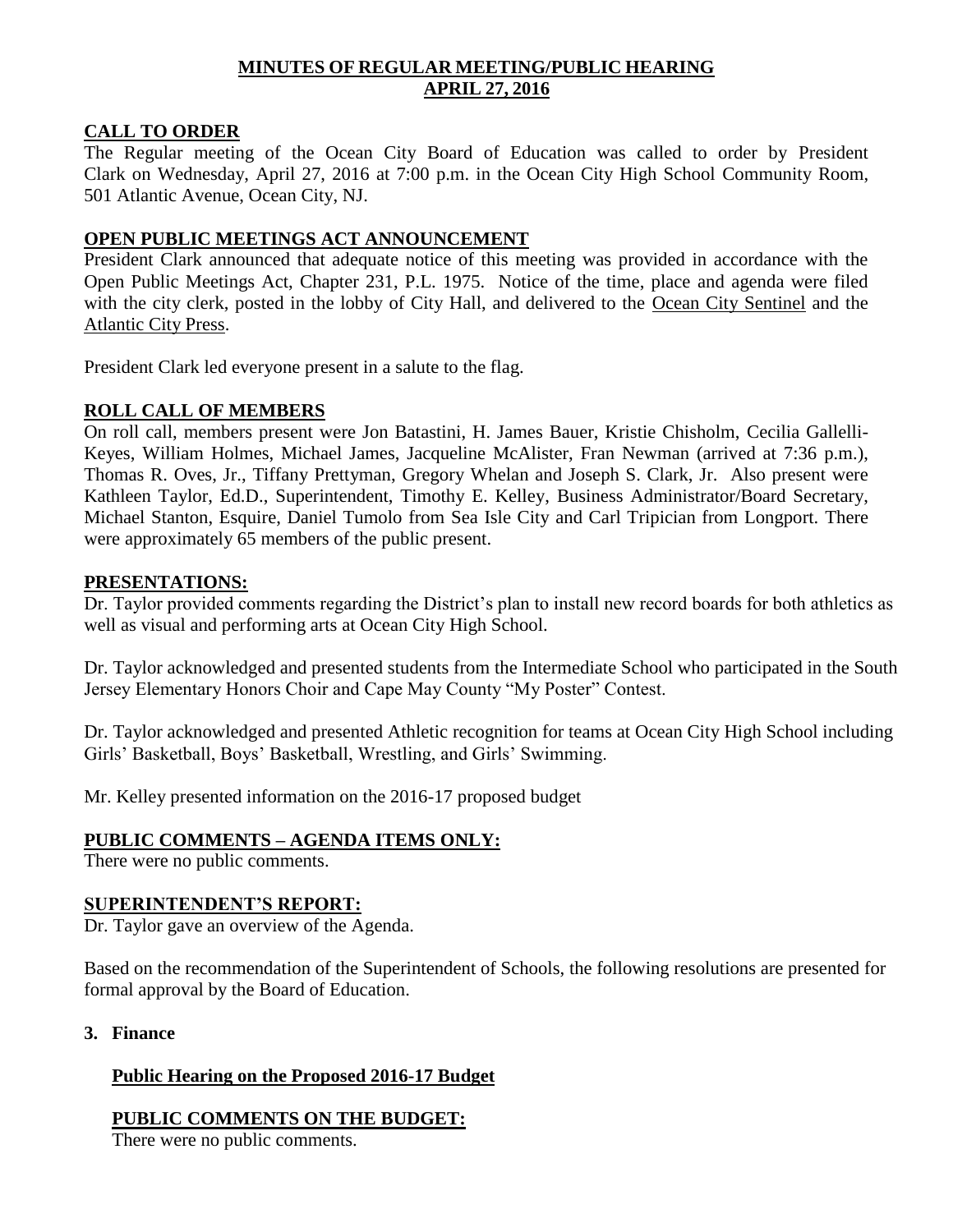## *Motion by Mr. Batastini, seconded by Ms. Gallelli-Keyes and carried unanimously, the Board of Education approved the following Superintendent's recommendation by "roll call vote."*

A. Final Budget 2016-17 School Year – roll call vote The Board adopts the final budget of the Ocean City Board of Education for the school year 2016-17.

BE IT RESOLVED: That the Ocean City Board of Education hereby adopts the final budget for the school year 2016-17 as follows:

|                                              | <b>Budget</b>   | Local Tax Levy  |
|----------------------------------------------|-----------------|-----------------|
| A. General Fund Budget Amount                | \$40,945,202.00 | \$22,080,211.00 |
| <b>B. Special Revenue Fund Budget Amount</b> | \$679,972.00    | \$0.00          |
| C. Debt Service Fund Budget Amount           | \$2,738,351.00  | \$2,708,516.00  |
| <b>Total Base Budget</b>                     | \$44,363,525.00 | \$24,788,727.00 |

BE IT FURTHER RESOLVED: That the Ocean City Board of Education Policy for Travel and Expenses and N.J.A.C. 6A:23A-7.3 provides that the Board of Education shall establish in the annual school budget a maximum expenditure amount that may be allotted for such travel and expense reimbursement for the 2016-17 school year,

BE IT FURTHER RESOLVED: That the Ocean City Board of Education hereby establishes the school district travel maximum for the 2016-17 school year at the sum of \$35,000,

BE IT FURTHER RESOLVED: Pursuant to N.J.A.C. 6A:23A-5.2(a), maximum dollar amounts for public relations and professional services have been established and are detailed in the appropriations section of the 2016-17 budget.

BE IT FURTHER RESOLVED: That \$115,000.00 be withdrawn from the Capital Reserve Account to be utilized for the Ocean City High School Main Office Project.

## *Motion by Mrs. Chisholm, seconded by Ms. Gallelli-Keyes and carried unanimously, except as noted below, the Board of Education approved the following Superintendent's recommendations by "roll call vote."*

## **1. Buildings and Grounds**

### A. Use of Facilities

The Board approves the following requests for the use of the High School:

| Requested By: | Ocean City PTA                                               |
|---------------|--------------------------------------------------------------|
| Use:          | Teacher appreciation massage and orthotics                   |
| Dates/Times:  | April 26 and April 28, 2016 (Tues and Thurs), 9:30AM-12:00PM |
| Room:         | A107                                                         |
| Fee:          | No charge                                                    |
|               |                                                              |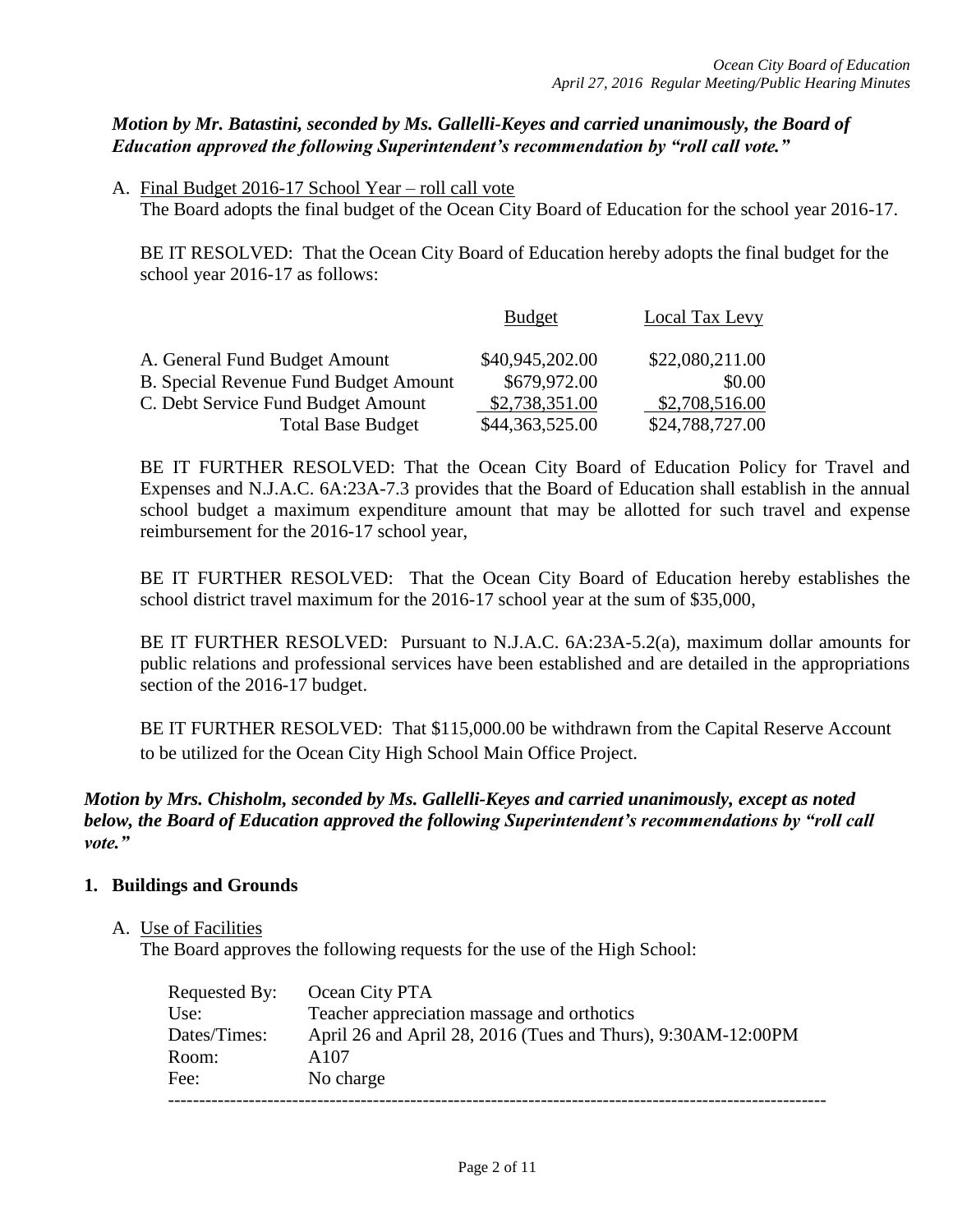| <b>Requested By:</b> | Ocean City Exchange Club                                      |
|----------------------|---------------------------------------------------------------|
| Use:                 | Miss Ocean City Practice                                      |
| Dates/Times:         | August 8-11, 2016 (Mon-Thurs), 5:00PM-9:00PM                  |
|                      | August 12, 2016 (Sat), 11:00AM-4:00PM                         |
| Rooms:               | Classrooms G103, G105, B111 and Cafeteria (August 8-11, 2016) |
|                      | Community Room (August 12)                                    |
| Fee:                 | No charge                                                     |
|                      |                                                               |
| Requested By:        | Rowan University                                              |
| Use:                 | Football Intra-Squad Scrimmage                                |
| Date/Times:          | August 20, 2016 (Sat), 8:00AM-1:00PM                          |
| Room:                | <b>Locker Rooms and Exterior Rest Rooms</b>                   |
| Fee:                 | No charge                                                     |

#### Informational Items Fire Drills

| Дишэ                                         |                |
|----------------------------------------------|----------------|
| Ocean City High School                       | March 10, 2016 |
| Ocean City Intermediate School March 9, 2016 |                |
| <b>Ocean City Primary School</b>             | March 18, 2016 |
|                                              |                |

### Security Drills

| Ocean City High School                        | March 16, 2016 |
|-----------------------------------------------|----------------|
| Ocean City Intermediate School March 15, 2016 |                |
| Ocean City Primary School                     | March 17, 2016 |

• Buildings and Grounds Committee Report – Mr. Oves, Chairperson Mr. Oves gave a report of the Committee meeting.

### **2. Curriculum and Student Affairs**

- A. High School Field Trip Request The Board approves the attached High School Field Trip list.
- B. Membership Resolution in NJSIAA (Attachment #2.B) The Board approves the submission of the Membership Resolution for the Ocean City High School to continue membership in the New Jersey State Interscholastic Athletic Association for the 2016-17 school year, with \$2,150.00 for annual dues.

### *Motion carried with the following vote of nay: Mr. Bauer.*

E. Harassment, Intimidation and Bullying (HIB) Case Findings The Board adopts and approves Harassment, Intimidation and Bullying (HIB) Case Findings as reported in the attached.

### Informational Items

Out-of-School Suspension Reports for March 2016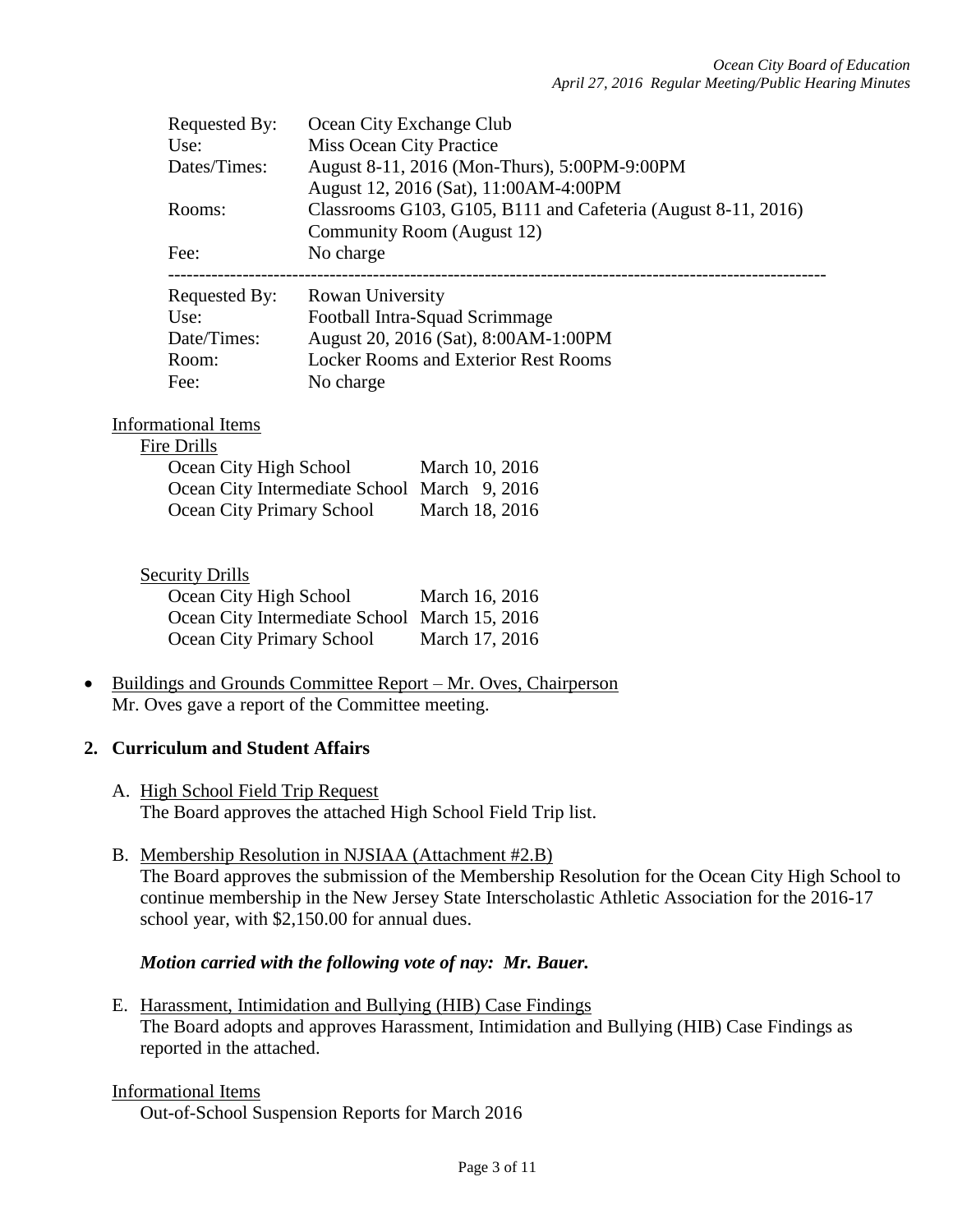- Curriculum and Student Affairs Committee Report Mrs. McAlister, Chairperson Mrs. McAlister gave a report of the Committee meeting.
- **3. Finance**
	- A. Bill List (Attachment #3.A) The Board approves payment of bills for April 2016 in the amount of \$7,664,762.89.
	- B. Secretary and Monthly Cash Reconciliation Reports (Attachment #3.B) The Board approves the Board Secretary's Monthly Financial Report and the Monthly Cash Reconciliation Report for March 2016.
	- C. Line Item Transfers (Attachment #3.C) The Board approves the revenue and appropriation transfers for March 2016. The Board also acknowledges receipt of the State of NJ mandated transfer reconciliation form for March 2016.
	- D. Travel & Expense Reimbursement (Attachment #3.D) The Board approves the April 2016 list of Board of Education Members and School District Staff travel and related expense reimbursements.
	- E. Food Service Report (Attachment #3.E) The Board accepts the Food Service Monthly Finance Report for March 2016.
	- F. U.S. Communities Government Purchasing Alliance

The Board authorizes the acquisition of janitorial supplies to be obtained from Supply Works, Inc. in accordance with the U.S. Communities Government Purchasing Alliance ("U.S. Communities") and The Fresno Unified School District, 4498 N. Brawley Avenue, Fresno, California contract #12-22, Janitorial Supplies. The School Business Administrator is authorized to issue a purchase order(s) for said janitorial supplies in accordance with the terms of the U.S. Communities  $&$  Fresno Unified School District contract #12-22 as authorized by N.J.S.A. 52:34-6.2(b), PL 2011, c 139 and New Jersey Division of Local Government Services (DLGS) Local Finance Notice LFN 2012-10.

G. Donation

The Board accepts a donation in the amount of \$2,000 from Shore Medical Center Foundation for the cost of the BLS certification cards for the High School Class of 2016.

- H. Cape May County Special Services School District Agreement for Transportation Services The Board approves the 2016-17 Shared Services Transportation Contract with the Cape May County Special Services School District on an as needed basis.
- I. Tuition Contract Agreement

The Board approves the Tuition Contract Agreement for the 2016-17 school year with the Cape May County Technical School District in the amount of \$42,856 for three regular full time students and one special education shared time student, including a tuition adjustment due to the Technical School of \$13,040 for the 2014-15 school year.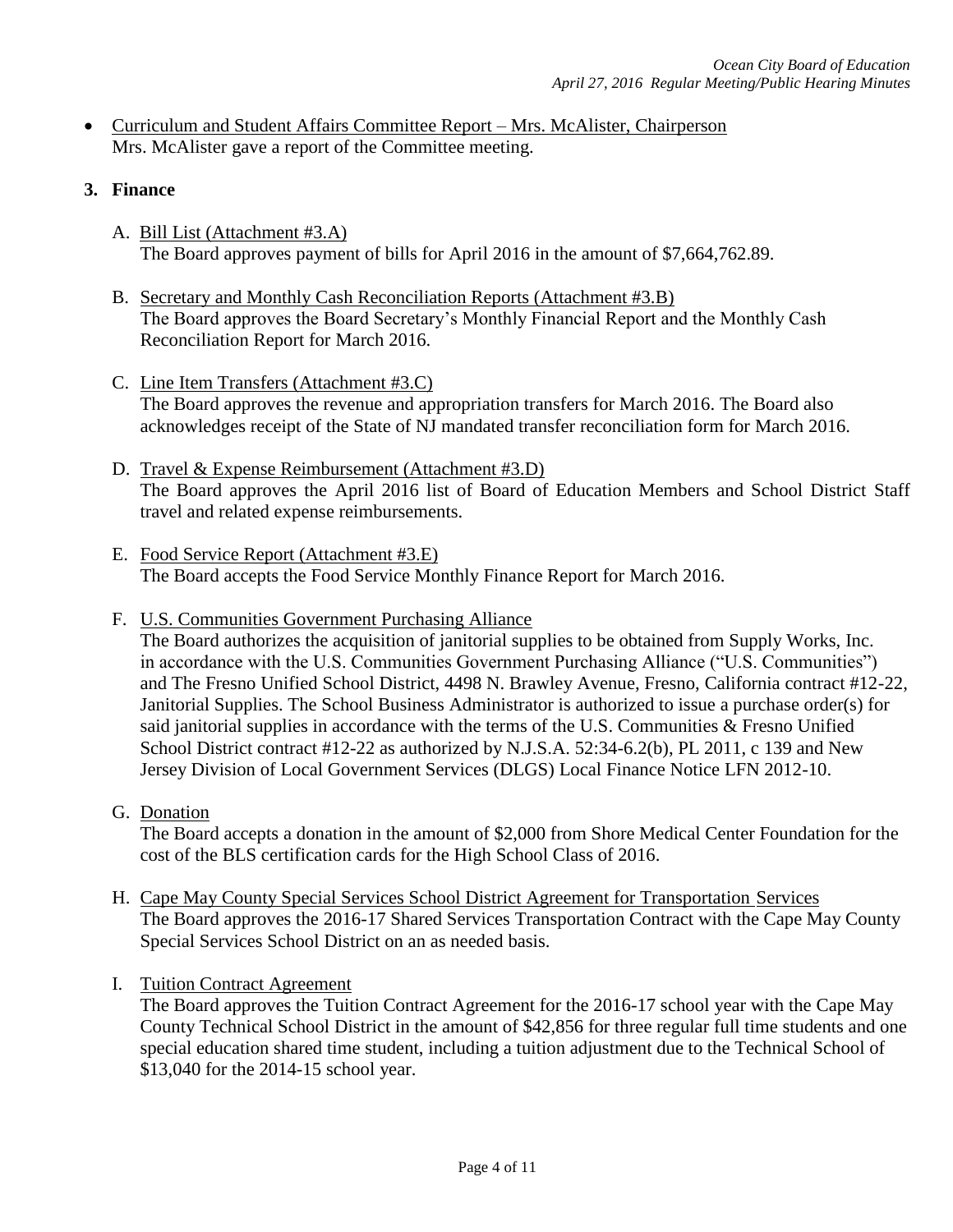J. Special Education Revised Tuition Contract Agreement

The Board approves the revised 2015-16 Special Education Tuition Contract Agreement with the Upper Township Board of Education for One-to-One Aide extraordinary costs for two Upper Township students in the amount of \$57,654.58.

K. Close Bank Account

The Board approves the closing of the Ocean City Board of Education Ocean City Intermediate School Renovation Project bank account at Ocean City Home Bank. This account has a zero balance.

- **4. Personnel** (All motions are upon Superintendent's recommendation:)
	- A. Substitutes (Attachment #4.A) The Board approves the attached criminal history approved/HIB trained substitutes for the 2015-16 school year.
	- B. Resignation High School Activity The Board accepts the resignation of Timothy Cox, High School pit musician, for the spring 2016 play.
	- C. High School Co-Curricular Sponsor and Stipend The Board approves Jared Slaymaker to provide piano services for the High School spring concert at a stipend not to exceed \$350, stipend paid from ticket sales.
	- D. Revised Leave of Absence District Supportive Staff (Attachment #4.D) The Board approves employee #1411, a revised FMLA unpaid leave of absence, effective February 25, 2016 through April 22, 2016, and an unpaid FMLA for  $\frac{1}{2}$  days, effective April 25, 2016 through May 13, 2016, with a return to full-time service on May 16, 2016.
	- E. Leave of Absence High School Certificated Staff (Attachment #4.E) The Board approves employee #0750, a paid leave of absence effective April 13, 2016 through on or before June 30, 2016.
	- F. Short-Term Leave Replacement High School Certificated Staff The Board approves Molly Ann McKeefery*,* High School short-term leave replacement Teacher of Art, effective May 2, 2016 through on or before June 15, 2016.
	- G. Retirement High School Certificated Staff The Board accepts with deep regret the retirement of Edith Roach, High School Guidance Counselor, effective as of July 1, 2016.
	- H. Building Ecological Solutions for Coastal Community Resiliency Program Teachers and Stipends The Board approves the following Building Ecological Solutions for Coastal Community Resiliency Program Teachers, at a rate of \$30 per hour, total program not to exceed 24 hours:

David Ferrante Matthew Oster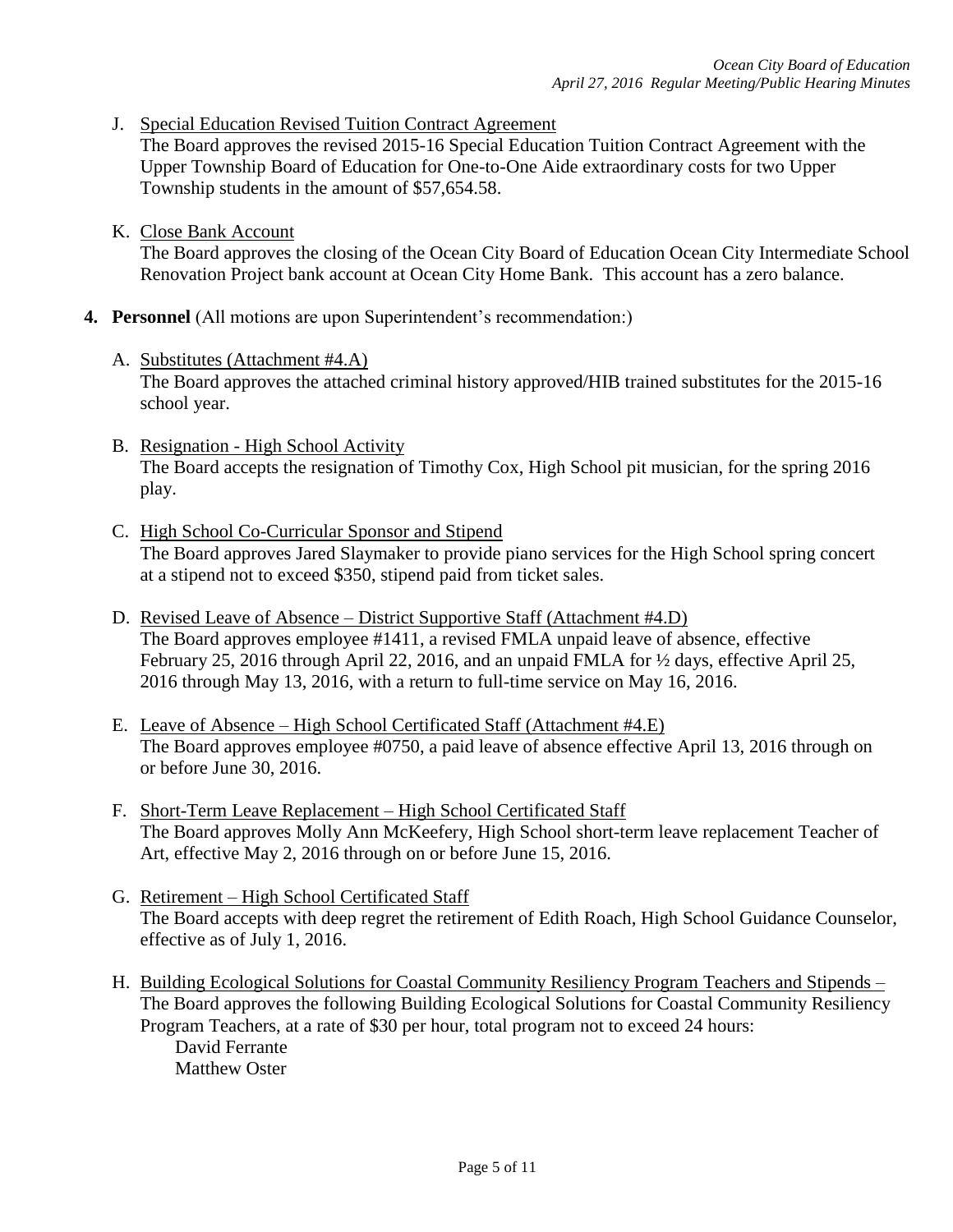- I. High School Summer Employment and Stipends (Attachment #4.I) The Board approves the attached High School 2016 summer employment and stipends for curriculum writing/professional development/departmental work.
- J. Child Study Team Summer Employment and Stipends (Attachment #4.J) The Board approves the attached Child Study Team, 2016 summer employment and stipends, with a total number of hours based on District need.
- K. School Nurses for Summer School and Stipends The Board approves the following 2016 summer School Nurses on a rotating basis, at a rate of \$30 per hour, total program not to exceed 100 hours (actual number of hours based on student enrollment):

Rosemary Millar Alice Wolf

- L. High School Extended School Year Teachers, Aides and Stipends (Attachment #4.L) The Board approves the attached High School 2016 extended school year teachers, aides, and stipends (actual number of hours based on student enrollment).
- M. Home/Community Education Program Special Education Facilitator The Board approves Ronald Ewing, as the Home/Community Education Program Special Education Facilitator, for summer 2016 and the 2016-17 school year, at a rate of \$20 per hour.
- N. High School Coaches and Stipends (Attachment #4.N) The Board approves the attached High School winter coaches and stipends for the 2016-17 school year.

O. Business Administrator's Contract (Attachment #4.O) The Board approves Timothy E. Kelley, School Business Administrator/Board Secretary's employment contract, effective July 1, 2016 through June 30, 2017, at a salary of \$137,700 with additional shared services agreement stipends of \$3,500 for Corbin City and \$10,000 for Sea Isle City School Districts. This contract has been approved by Dr. Richard Stepura, Interim Executive County Superintendent.

P. Interim Administration

The Board approves Jack Pfizenmayer, Interim Athletic Director, effective July 1, 2016 through June 30, 2017, at \$425 per diem.

- Q. District and High School Administrative Staff and Salaries (Attachment #4.Q) The Board approves the attached District and High School administrative staff and their salaries for the 2016-17 school year.
- R. District and High School Certificated Staff and Salaries (Attachment #4.R) The Board approves the attached District and High School certificated staff and salaries for the 2016-17 school year.
- S. District and High School Supportive Staff and Salaries (Attachment #4.S) The Board approves the attached District and High School supportive staff and salaries for the 2016-17 school year.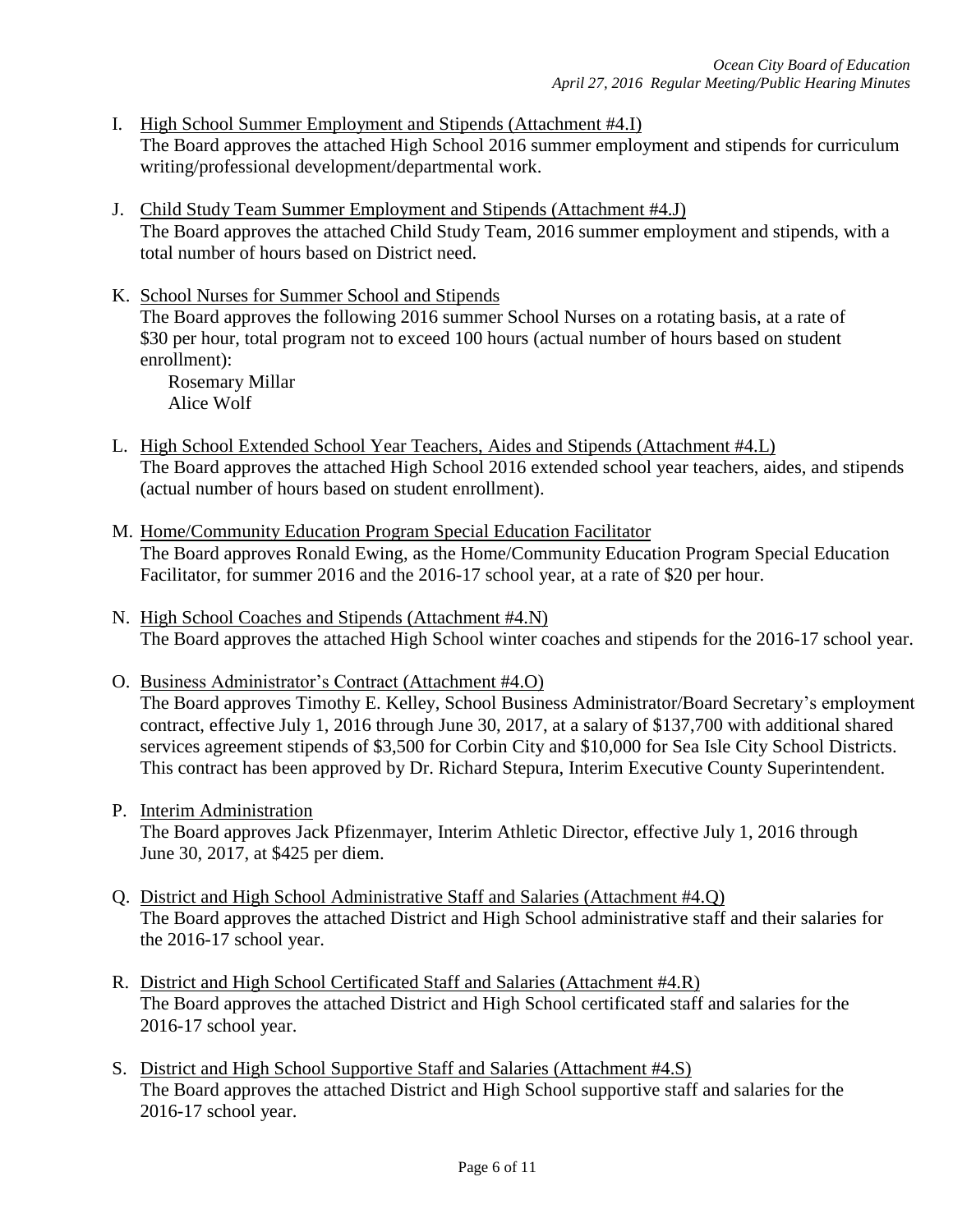- T. Non-Affiliated Managers and Salaries (Attachment #4.T) The Board approves the attached non-affiliated managers and salaries for the 2016-17 school year.
- U. Non-Affiliated Employees and Salaries (Attachment #4.U) The Board approves the attached non-affiliated employees and salaries for the 2016-17 school year.
- V. Leave of Absence High School Certificated Staff (Attachment #4.V) The Board approves employee #3940, a paid leave of absence, effective September 1, 2016 through September 28, 2016, an unpaid FMLA leave of absence, effective September 29, 2016 through October 28, 2016, with an unpaid FMLA/NJFLA leave of absence, effective October 31, 2016 through February 6, 2017, with an expected return date of February 7, 2017.
- Negotiations Committee Report Mr. Bauer, Chairperson Mr. Bauer gave a report of the Committee meeting.

## **5. Policy:**

- A. Policies  $2<sup>nd</sup>$  Reading The Board approves the following replacements, additions and/or deletions to the Board Policy and/or Regulation Manuals.
	- Revised Policies
		- 5516 Use of Electronic Communication and Recording Devices
		- 5350 Student Suicide Prevention

## B. Bylaw –  $2^{nd}$  Reading

The Board approves the following replacements, additions and/or deletions to the Board Bylaws.

- Revised Bylaw
	- 0167 Public Participation in Board Meetings

## C. Policies –  $1<sup>st</sup>$  Reading

The Board approves the following replacements, additions and/or deletions to the Board Policy and/or Regulation Manuals.

- Revised Policies
	- 5310 Health Services
	- 8462 Reporting Potentially Missing or Abused Children
- Revised Regulation 8462 Reporting Potentially Missing or Abused Children
- Policy Committee Report Mrs. Prettyman, Chairperson Mrs. Prettyman gave a report of the Committee meeting.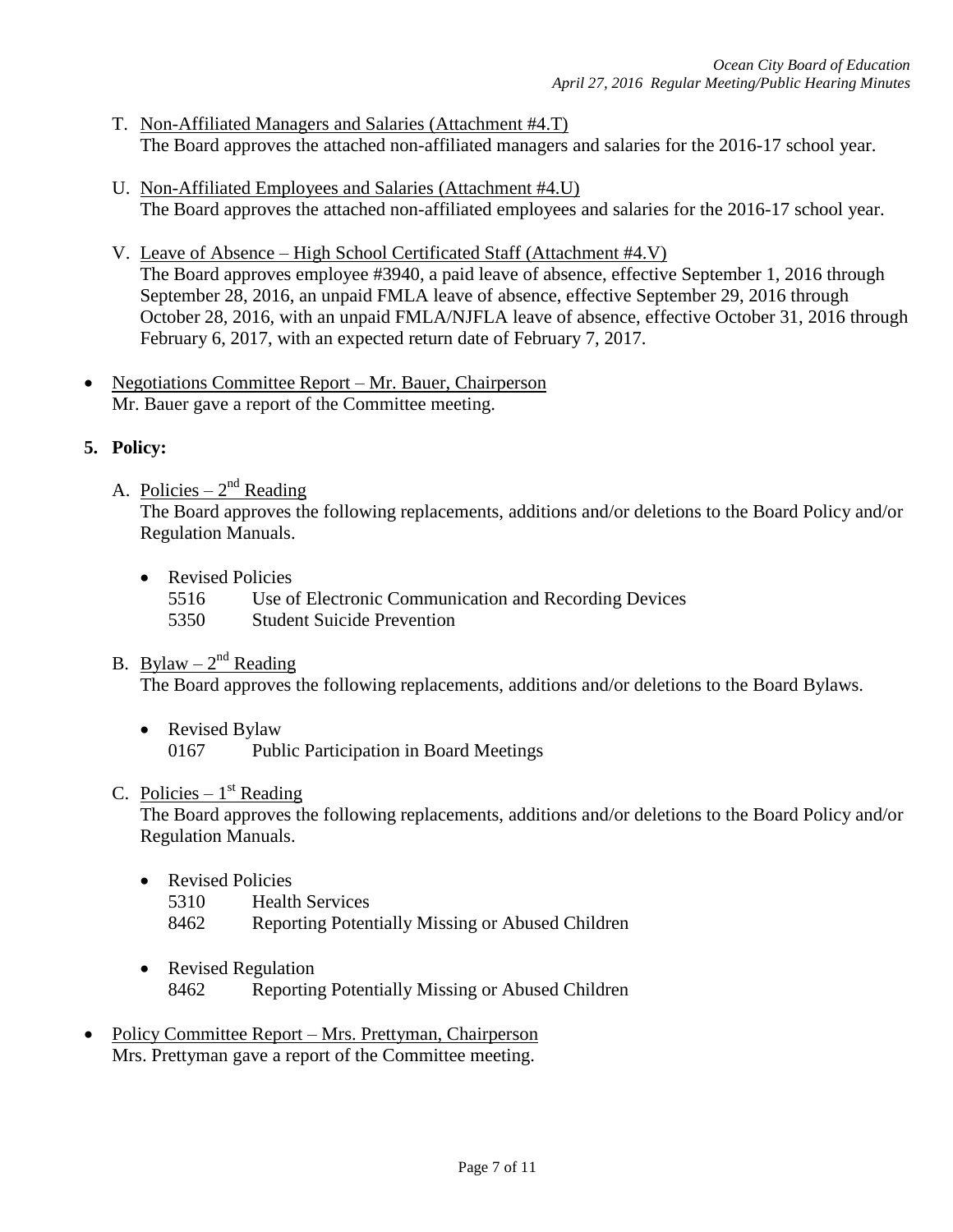## **6. Public Relations**

 Public Relations Committee Report - Ms. Gallelli-Keyes, Chairperson Mr. Gallelli-Keyes gave a report of the Committee meeting.

*Motion by Mr. Bauer, seconded by Ms. Gallelli-Keyes, and carried unanimously, the Board of Education (Ocean City Representatives) approved the following Superintendent's recommendations by "roll call vote."* 

### **1. Buildings and Grounds**

B. Use of Facilities **(Ocean City Representatives Only)** The Board approves the following requests for the use of the Intermediate School:

| Requested By: | Ocean City Girl Scout Troop 41014                             |
|---------------|---------------------------------------------------------------|
| Use:          | Fundraiser Car Wash                                           |
| Date/Times:   | June 4, 2016 (Sat), 9:00AM-1:00PM                             |
| Room:         | Driveway                                                      |
| Fee:          | No charge                                                     |
|               |                                                               |
| Requested By: | Ocean City PTA                                                |
| Use:          | 8 <sup>th</sup> Grade Sun & Fun                               |
| Date/Times:   | June 13, 2016 (Mon), 9:00AM-12:00pm with set up 7:00AM-9:00AM |
| Rooms:        | Kitchen, Baseball Fields, Basketball Courts                   |

### **2. Curriculum and Student Affairs**

- C. Intermediate School Field Trip Request **(Ocean City Representatives Only)** The Board approves the attached Intermediate School Field Trip list.
- D. Primary School Field Trip Request **(Ocean City Representatives Only)** The Board approves the attached Primary School Field Trip list.

### **3. Finance**

L. AtlantiCare Health Educator Award **(Ocean City Representatives Only)** The Board accepts \$300 from AtlantiCare in honor of Carrie Merritt, a distinguished winner of the 2016 AtlantiCare Healthy Educator Award, and may be used to help further additional health and wellness initiatives in the school community.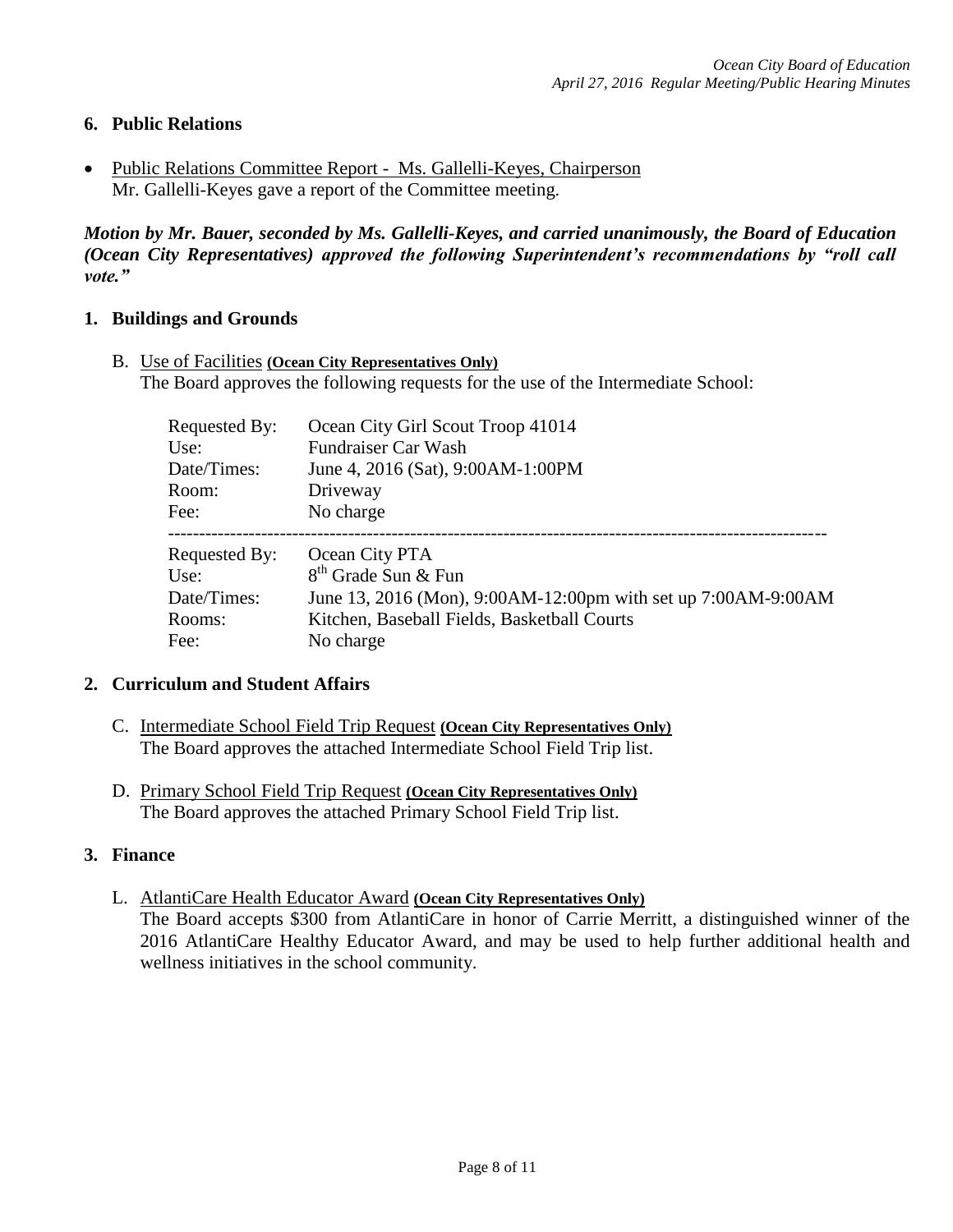## **4. Personnel** (All motions are upon Superintendent's recommendation:)

W. Leave of Absence – Intermediate School Supportive Staff (Attachment #4.W) **(Ocean City Representatives Only)**

The Board approves employee #1966, a paid administrative leave of absence, effective March 24, 2016 through April 21, 2016, a paid leave of absence, effective April 22, 2016 through May 2, 2016, an unpaid FMLA leave of absence, effective May 3, 2016 through June 30, 2016, a paid leave of absence, effective July 1, 2016 through July 19, 2016, and an unpaid FMLA leave July 20, 2016 through August 12, 2016, with an expected return date of August 15, 2016.

X. Primary School Fieldwork Student Placement **(Ocean City Representatives Only)**

The Board approves the following Primary School fieldwork placement student for spring 2015-16: Eastern University Name: Hope Bromhead Placement: Carol Maurer and Ashley Schmid, Teachers of ESL

Y. Intermediate School Summer Employment and Stipends (Attachment #4.Y) **(Ocean City Representatives Only)**

The Board approves the attached Intermediate School 2016 summer employment and stipends for curriculum writing/professional development/departmental work.

- Z. 21st Century Challenge Summer Program Teachers and Stipends **(Ocean City Representatives Only)** The Board approves the following 21<sup>st</sup> Century Challenge Program teachers for summer 2016, at a rate of \$30 per hour, total program not to exceed 130 hours, program pending enrollment: David Ferrante Jessica Kriegner Ashley Ruffenach
- AA. Intermediate and Primary Schools' Extended School Year Teachers, Aides, and Stipends (Attachment #4.AA) **(Ocean City Representatives Only)** The Board approves the attached Intermediate and Primary Schools' 2016 extended school year

teachers, aides, and stipends.

BB. Primary School Summer School Teachers and Stipends (Attachment #4.BB) **(Ocean City Representatives Only)**

The Board approves the attached Primary School 2016 summer school teachers, at a rate of \$30 per hour, total program not to exceed 240 hours (program pending enrollment).

CC. Tenure - Primary School Certificated Staff **(Ocean City Representatives Only)** The Board approves the granting of tenure to the following Primary School certificated staff, effective as follows:

Tiffany Lively, Elementary School Teacher, effective September 1, 2016 Megan Riordan, Elementary School Teacher, effective September 27, 2016

DD. Intermediate and Primary Schools' Administrative Staff and Salaries (Attachment #4.DD) **(Ocean City Representatives Only)**

The Board approves the attached Intermediate and Primary Schools' administrative staff and salaries for the 2016-17 school year.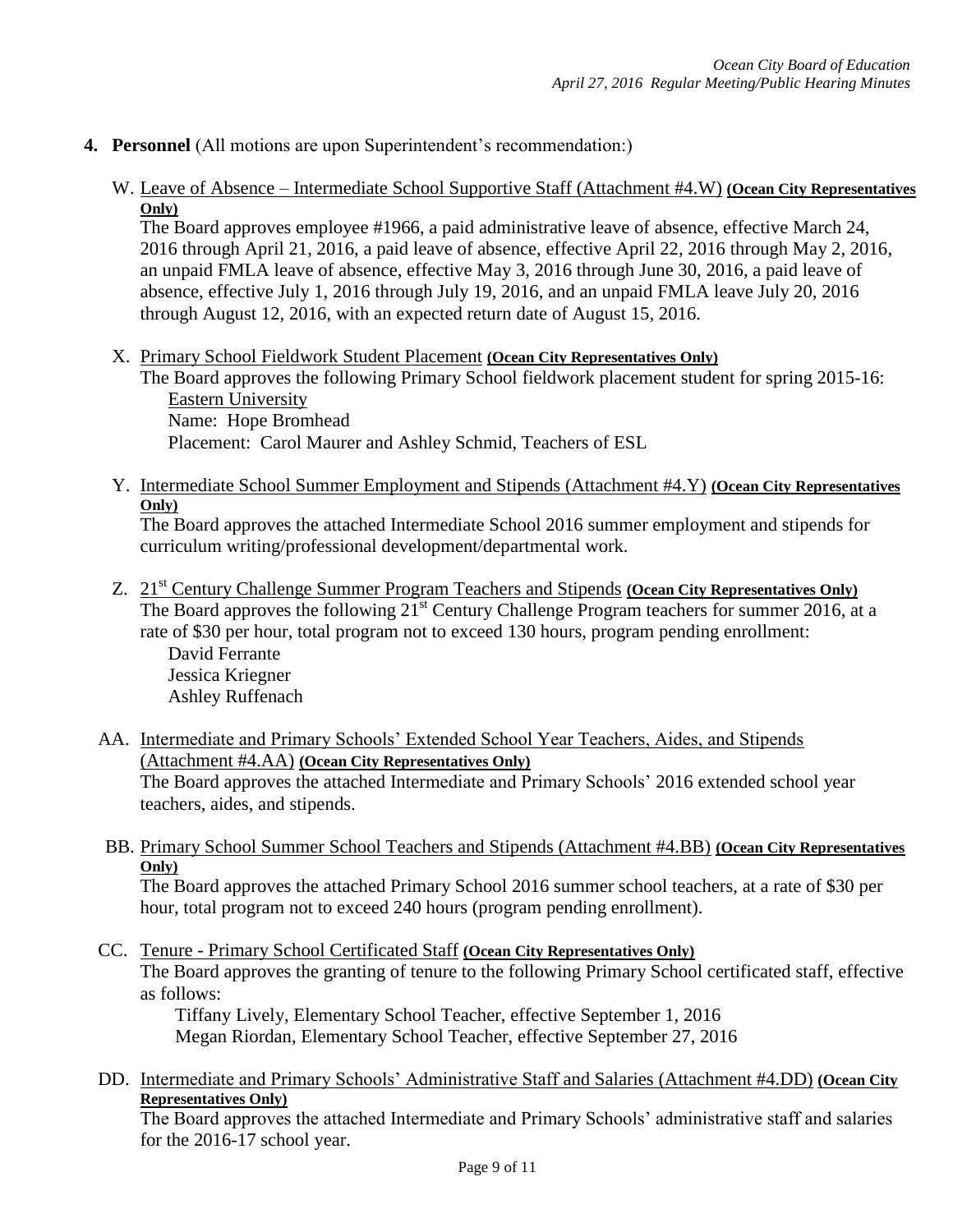EE. Intermediate and Primary Schools' Certificated Staff and Salaries (Attachment #4.EE) **(Ocean City Representatives Only)**

The Board approves the attached Intermediate and Primary Schools' certificated staff and salaries for the 2016-17 school year.

- FF. Intermediate and Primary Schools' Supportive Staff and Salaries (Attachment #4.FF) **(Ocean City Representatives Only)** The Board approves the attached Intermediate and Primary Schools' supportive staff and salaries for
- GG. Intermediate School Coaches and Stipends (Attachment #4.GG) **(Ocean City Representatives Only)** The Board approves the attached Intermediate School winter coaches and stipends for the 2016-17 school year.
- HH. Leave of Absence Intermediate School Certificated Staff (Attachment #4.HH) **(Ocean City Representatives Only)** The Board approves employee #3544, an unpaid FMLA/NJFLA leave of absence, effective September 1, 2016 through October 14, 2016, with an expected return date of October 17, 2016.

## **APROVAL OF MINUTES:**

the 2016-17 school year.

Motion by Mrs. Newman, seconded by Mr. James, the Board of Education approved the minutes of the March 16, 2016 Regular Meeting as presented.

Motion carried with the following vote to abstain: Mrs. Chisholm.

### **UNFINISHED BUSINESS:**

There was no unfinished business.

### **NEW BUSINESS:**

There was no new business.

### **PUBLIC COMMENTS:**

There were no public comments.

### **BOARD COMMENTS:**

Dr. Taylor provided information on the May and June Meetings, Teacher of the Year, Support Staff of the Year, and upcoming student recognition.

Other comments included upcoming scholarship events; NJSIAA financial reports; the Ocean City High School Spring Musical *Young Frankenstein*; the upcoming prom and after prom including the need for volunteers; a visit from Ocean City Girl Scouts to the High School sign language program; NJSBA meetings;, and the potential of Upper Township Middle School returning to the track at Carey Field.

## **BOARD PRESIDENT COMMENTS:**

President Clark commented on the District's participation in Arbor Day and planting three tress throughout the District.

### **EXECUTIVE SESSION:**

There was no Executive Session.